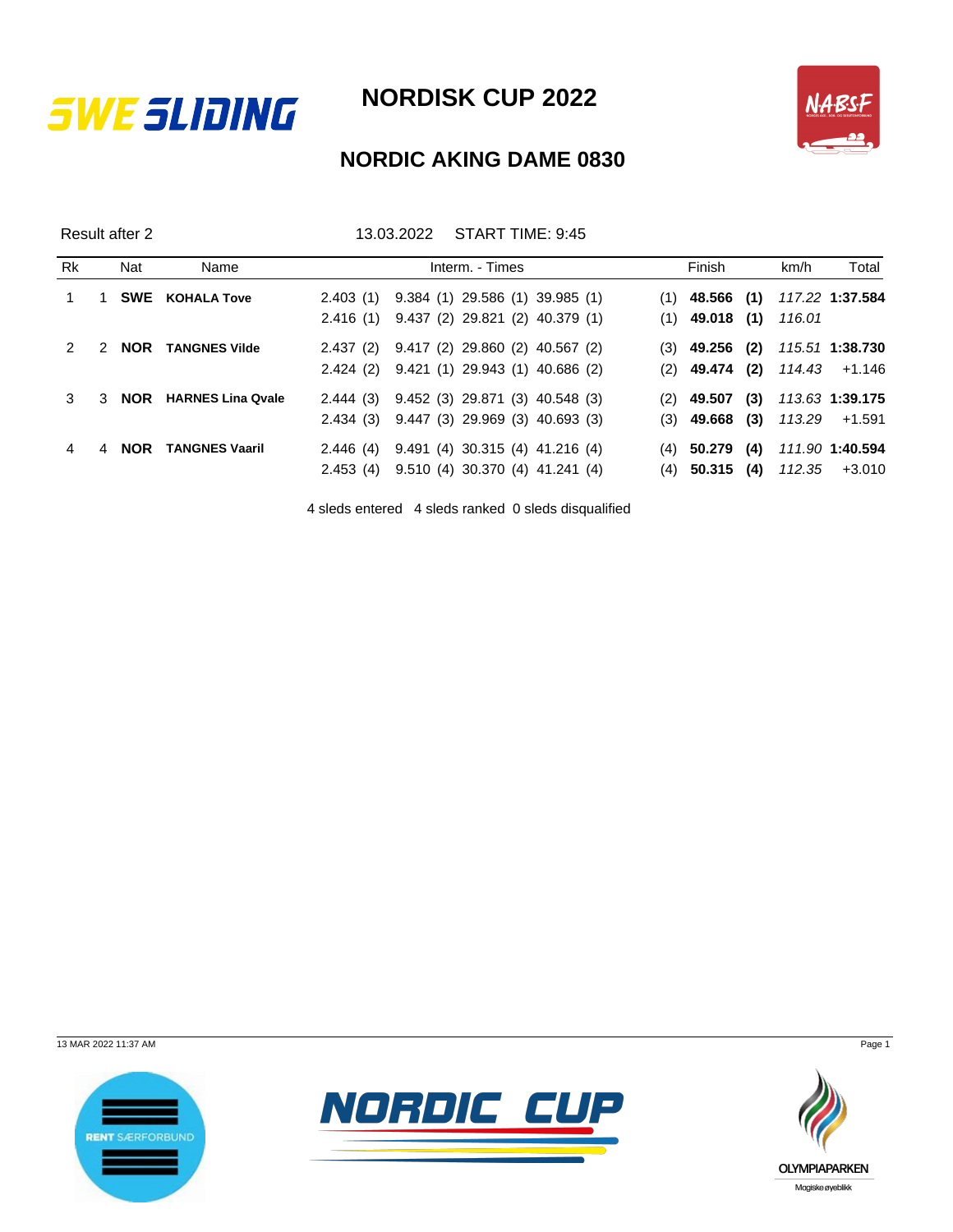



## **NORDIC AKING JR DAME 0830**

Result after 2 13.03.2022 START TIME: 9:45

| <b>Rk</b> |               | Nat        | Name                     | Interm. - Times                                     | Finish              | km/h   | Total           |
|-----------|---------------|------------|--------------------------|-----------------------------------------------------|---------------------|--------|-----------------|
|           |               | <b>SWE</b> | KOHALA Johanna           | $11.181$ (2) $25.511$ (1) $41.444$ (1) $46.467$ (1) | $(1)$ 55.863 (1)    |        | 108.49 1:52.989 |
|           |               |            |                          | 11.057 (1) 25.366 (1) 41.406 (1) 46.546 (1)         | $(1)$ 57.126 $(2)$  | 105.17 |                 |
|           | .5            | <b>FIN</b> | <b>MARTELIUS Erica</b>   | 11.786 (3) 26.589 (4) 42.917 (4) 48.055 (4)         | (2)<br>$(3)$ 57.806 |        | 105.18 1:54.832 |
|           |               |            |                          | 11.265 (3) 25.643 (2) 41.842 (2) 47.040 (2)         | $(2)$ 57.026 $(1)$  |        | 103.53 +1.843   |
|           | $\mathcal{P}$ | <b>BUL</b> | <b>MARINOVA Detelina</b> | 11.165 (1) 25.927 (2) 42.508 (2) 47.820 (2)         | (3)<br>$(2)$ 58.211 |        | 102.19 1:57.476 |
|           |               |            |                          | 11.124 (2) 26.460 (4) 43.546 (4) 48.943 (4)         | (4)<br>$(4)$ 59.265 |        | 100.77 +4.487   |
|           | 4             | <b>FIN</b> | <b>MAENPAA Aino</b>      | 11.912 (4) 26.573 (3) 42.764 (3) 48.374 (3)         | (4)<br>$(4)$ 59.644 |        | 94.17 1:57.734  |
|           |               |            |                          | 11.362 (4) 25.798 (3) 41.874 (3) 47.091 (3)         | (3)<br>$(3)$ 58.090 | 101.33 | +4.745          |
|           |               | <b>FIN</b> | <b>VALKEINEN Anni</b>    |                                                     | <b>DNS</b>          |        |                 |

5 sleds entered 4 sleds ranked 0 sleds disqualified

13 MAR 2022 11:39 AM Page 1





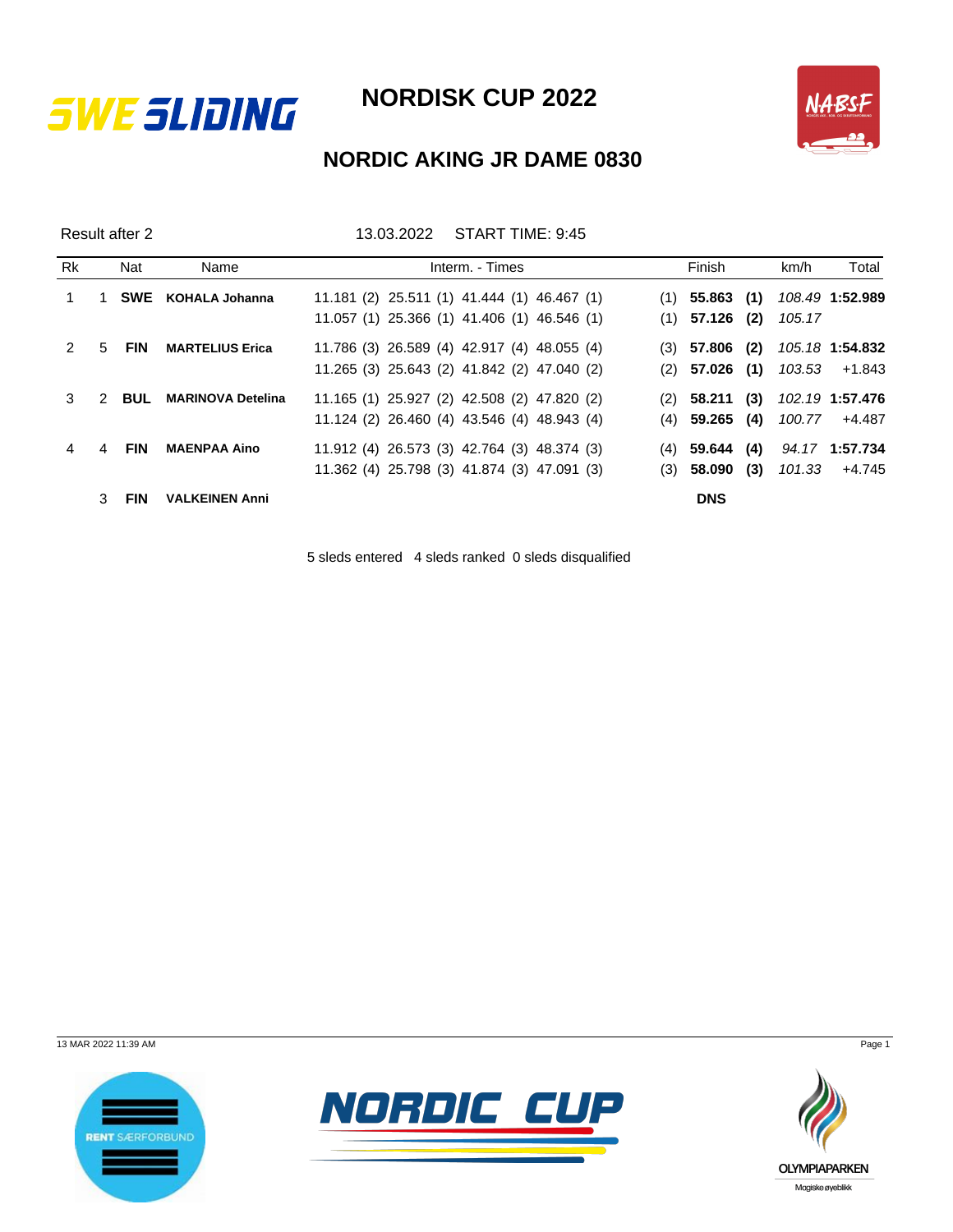



## **NORDIC AKING HERRE 0830**

Result after 2 13.03.2022 START TIME: 9:45

| Rk            |               | Nat        | Name                     | Interm. - Times                           |  |  | Finish             |     | km/h   | Total            |
|---------------|---------------|------------|--------------------------|-------------------------------------------|--|--|--------------------|-----|--------|------------------|
|               | 5             | <b>NOR</b> | <b>MELAAS Aleksander</b> | 2.385 (4) 9.345 (4) 29.407 (2) 39.689 (2) |  |  | $(2)$ 47.990 (1)   |     |        | 119.67 1:36.203  |
|               |               |            |                          | 2.378 (4) 9.332 (3) 29.487 (2) 39.852 (2) |  |  | $(2)$ 48.213 (1)   |     | 118.77 |                  |
| $\mathcal{P}$ |               | SWE        | <b>KOHALA Svante</b>     | 2.354 (1) 9.268 (1) 29.330 (1) 39.649 (1) |  |  | $(1)$ 47.997 (2)   |     |        | 118.62 1:36.251  |
|               |               |            |                          | 2.347 (1) 9.266 (1) 29.405 (1) 39.813 (1) |  |  | $(1)$ 48.254 (2)   |     | 118.01 | $+0.048$         |
| 3             | 3             | <b>SWE</b> | <b>MOBERG Rasmus</b>     | 2.377 (3) 9.332 (2) 29.614 (3) 40.139 (3) |  |  | $(3)$ 48.847 $(3)$ |     |        | 115.97 1:38.042  |
|               |               |            |                          | 2.373 (3) 9.336 (4) 29.750 (4) 40.366 (4) |  |  | $(3)$ 49.195 $(3)$ |     |        | 114.24 +1.839    |
| 4             | $\mathcal{P}$ | <b>NOR</b> | <b>BRANDSTADMOEN Ola</b> | 2.404 (6) 9.424 (6) 29.918 (6) 40.459 (5) |  |  | $(5)$ 49.058 (5)   |     |        | 116.39 1:38.478  |
|               |               |            |                          | 2.414 (6) 9.466 (6) 30.081 (6) 40.731 (5) |  |  | $(5)$ 49.420 (4)   |     |        | 115.06 +2.275    |
| 5             | 6             | <b>NOR</b> | <b>KLEPPE Bjoern</b>     | 2.359 (2) 9.332 (2) 29.735 (4) 40.284 (4) |  |  | $(4)$ 48.989       | (4) |        | 115.70 1:38.807  |
|               |               |            |                          | 2.348 (2) 9.299 (2) 29.634 (3) 40.381 (3) |  |  | $(4)$ 49.818 (5)   |     |        | $110.23 + 2.604$ |
| 6             | 4             | <b>NOR</b> | <b>KLAASTAD Joachim</b>  | 2.403 (5) 9.400 (5) 29.938 (5) 40.652 (6) |  |  | $(6)$ 49.875 (6)   |     |        | 113.20 1:44.696  |
|               |               |            |                          | 2.411 (5) 9.425 (5) 30.095 (5) 40.863 (6) |  |  | $(6)$ 54.821 (6)   |     |        | 111.96 +8.493    |

6 sleds entered 6 sleds ranked 0 sleds disqualified

13 MAR 2022 11:38 AM Page 1





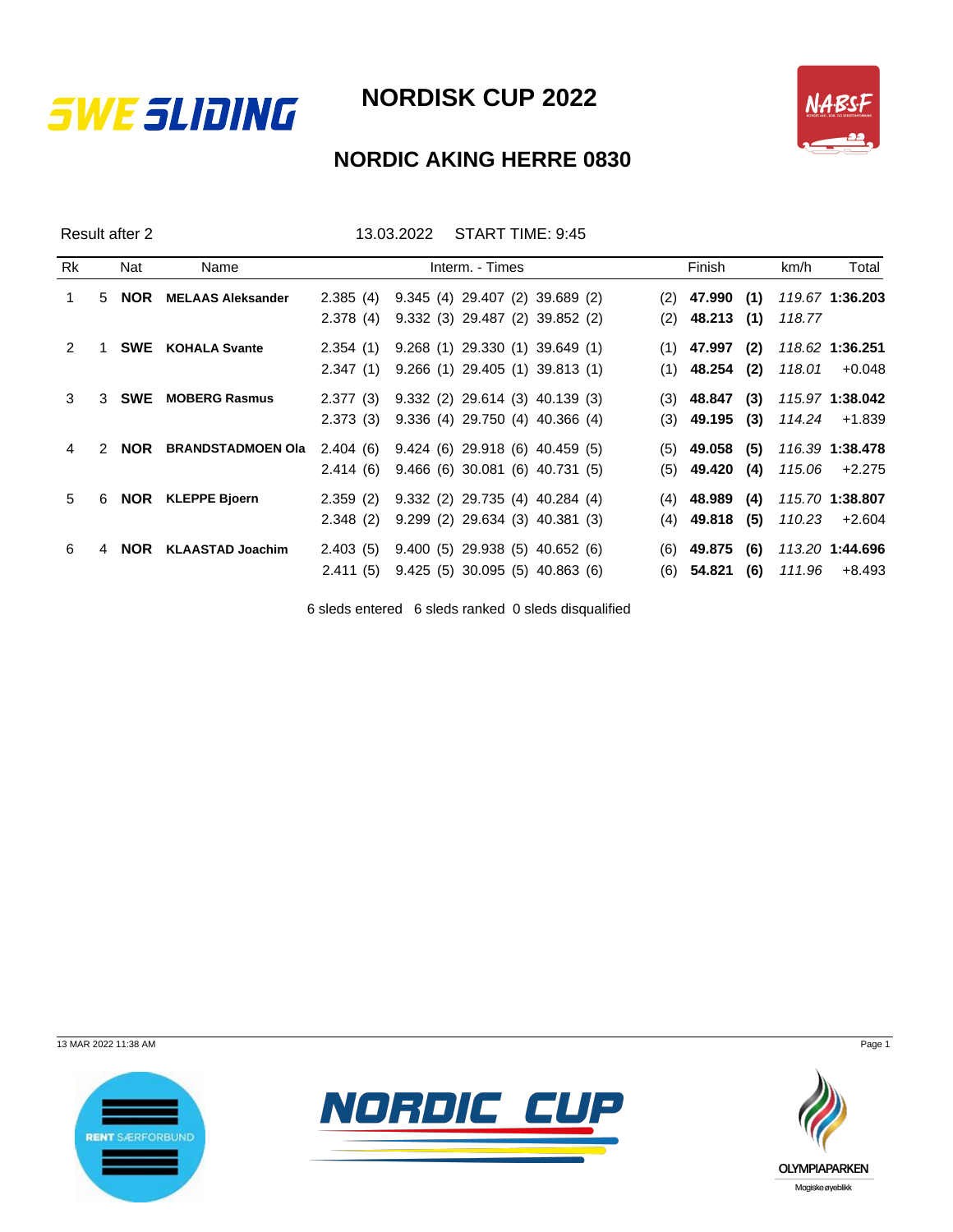



## **NORDIC AKING JR HERRE 0830**

Result after 2 13.03.2022 START TIME: 9:45

| Rk | Nat        | Name                   | Interm. - Times                             | Finish               | km/h  | Total           |
|----|------------|------------------------|---------------------------------------------|----------------------|-------|-----------------|
|    | <b>FIN</b> | <b>VIKSTROM Walter</b> | 10.982 (1) 25.368 (1) 41.727 (1) 47.098 (1) | $(1)$ 57.845 (1)     |       | 100.68 1:56.201 |
|    |            |                        | 10.961 (1) 25.391 (1) 41.993 (1) 47.490 (1) | $(1)$ 58.356 (1)     | 97.83 |                 |
|    | <b>FIN</b> | <b>TERMONEN Tomi</b>   | 11.771 (2) 26.982 (2) 44.999 (2) 50.837 (2) | $(2)$ 1:02.559 (2)   |       | 92.48 2:04.491  |
|    |            |                        | 11.535 (2) 26.660 (2) 44.279 (2) 50.082 (2) | $(2)$ 1:01.932 (2)   | 91.92 | +8.290          |
|    | 3 NOR      | <b>RUSTAD Peter</b>    | 13.160 (3) 30.829 (3) 51.571 (3) 58.654 (3) | $(3)$ 1:16.384 $(3)$ |       | 74.44 1:16.384  |
|    |            |                        | 12.714 (3) 30.785 (3) 52.398 (3) 59.993 (3) | <b>DNF</b><br>(3)    | 69.10 |                 |

3 sleds entered 2 sleds ranked 0 sleds disqualified

13 MAR 2022 11:40 AM Page 1





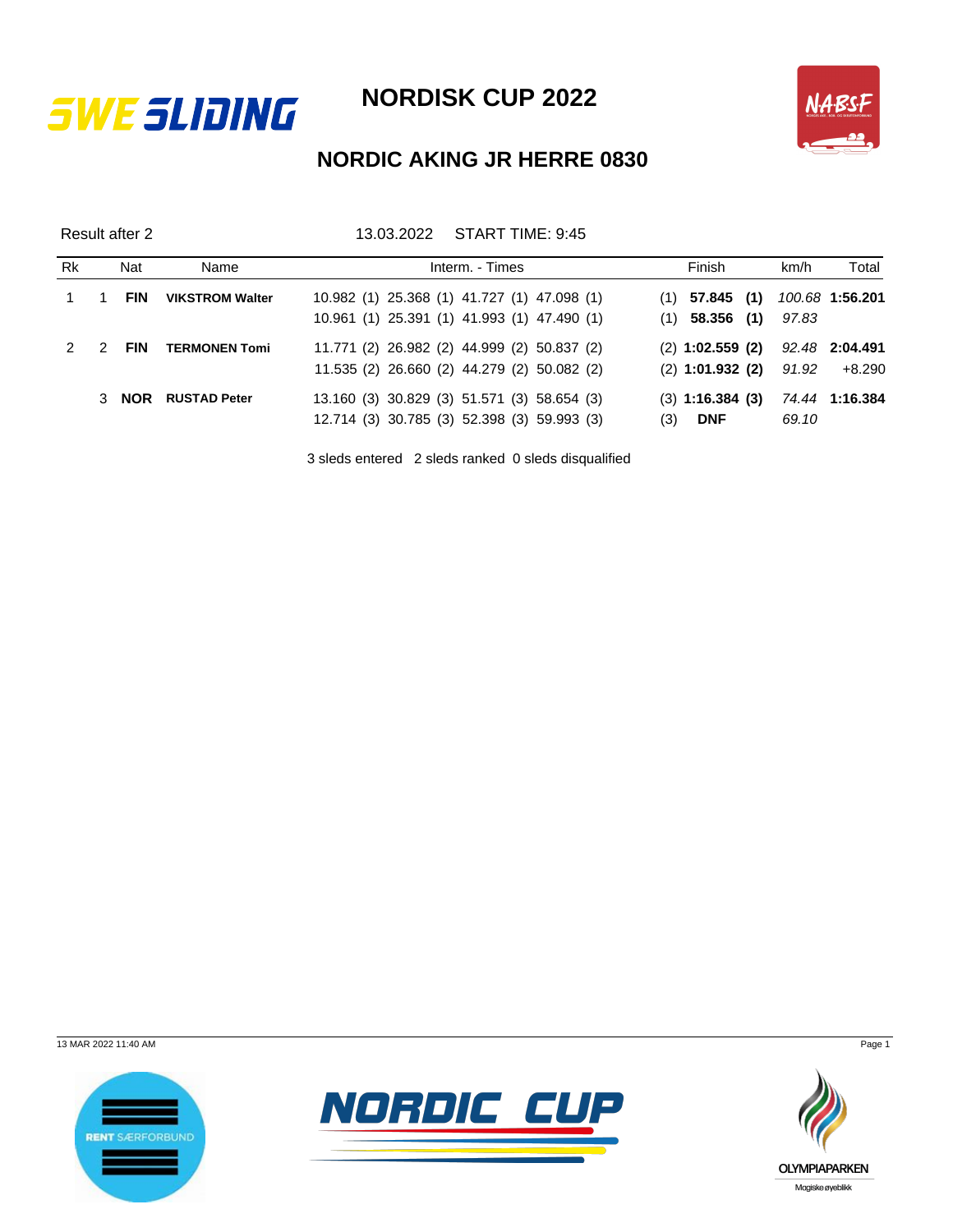



## **NORDIC MONOBOB DAME 0830**

Result after 2 13.03.2022 START TIME: 9:45

| $6.17(1)$ 20.87 (1) 38.17 (1) 48.56 (1)<br>$(1)$ 57.61 $(1)$ 114.52 1:55.89<br>1 1 DEN VOIGT Maja<br>6.18 (1) 20.87 (1) 38.44 (1) 49.08 (1)<br>$(1)$ 58.28 $(1)$ 111.84 | <b>Rk</b> | Nat | Name |  | Interm. - Times |  | Finish | km/h | Total |
|-------------------------------------------------------------------------------------------------------------------------------------------------------------------------|-----------|-----|------|--|-----------------|--|--------|------|-------|
|                                                                                                                                                                         |           |     |      |  |                 |  |        |      |       |
|                                                                                                                                                                         |           |     |      |  |                 |  |        |      |       |

1 sleds entered 1 sleds ranked 0 sleds disqualified

13 MAR 2022 11:36 AM Page 1





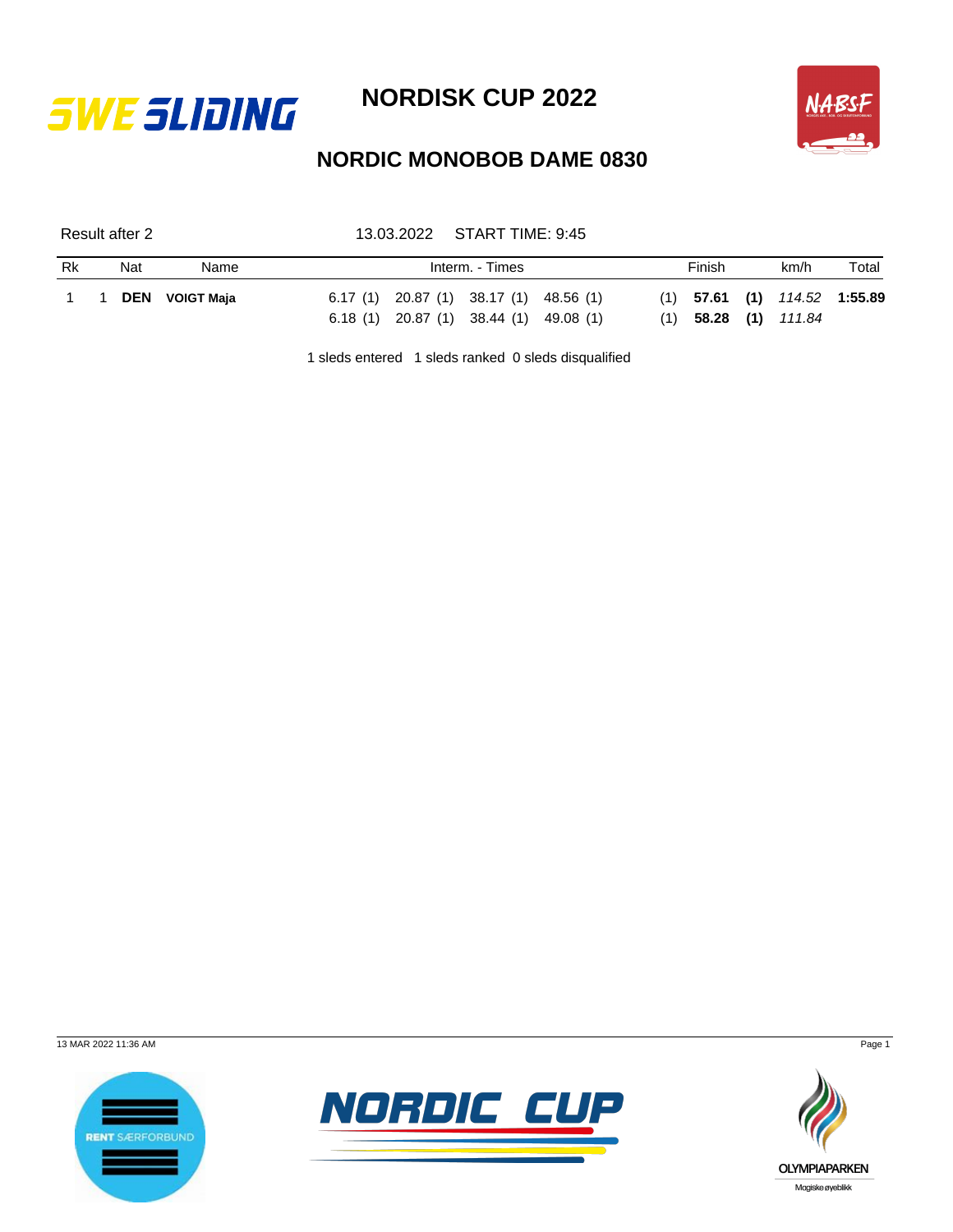



## **NORDIC SKELETON DAME 0830**

Result after 2 13.03.2022 START TIME: 9:45

| Rk | Nat | Name                      | Interm. - Times |                                                                                   |  |  |  | Finish |  |                                                          | Total |
|----|-----|---------------------------|-----------------|-----------------------------------------------------------------------------------|--|--|--|--------|--|----------------------------------------------------------|-------|
|    |     | <b>DEN</b> JOHANSEN Nanna |                 | $5.68(1)$ 20.19 (1) 37.16 (1) 42.71 (1)<br>5.68 (1) 20.14 (1) 37.06 (1) 42.61 (1) |  |  |  |        |  | $(1)$ 55.90 (1) 118.25 1:52.07<br>$(1)$ 56.17 (1) 115.93 |       |

1 sleds entered 1 sleds ranked 0 sleds disqualified

13 MAR 2022 11:33 AM Page 1





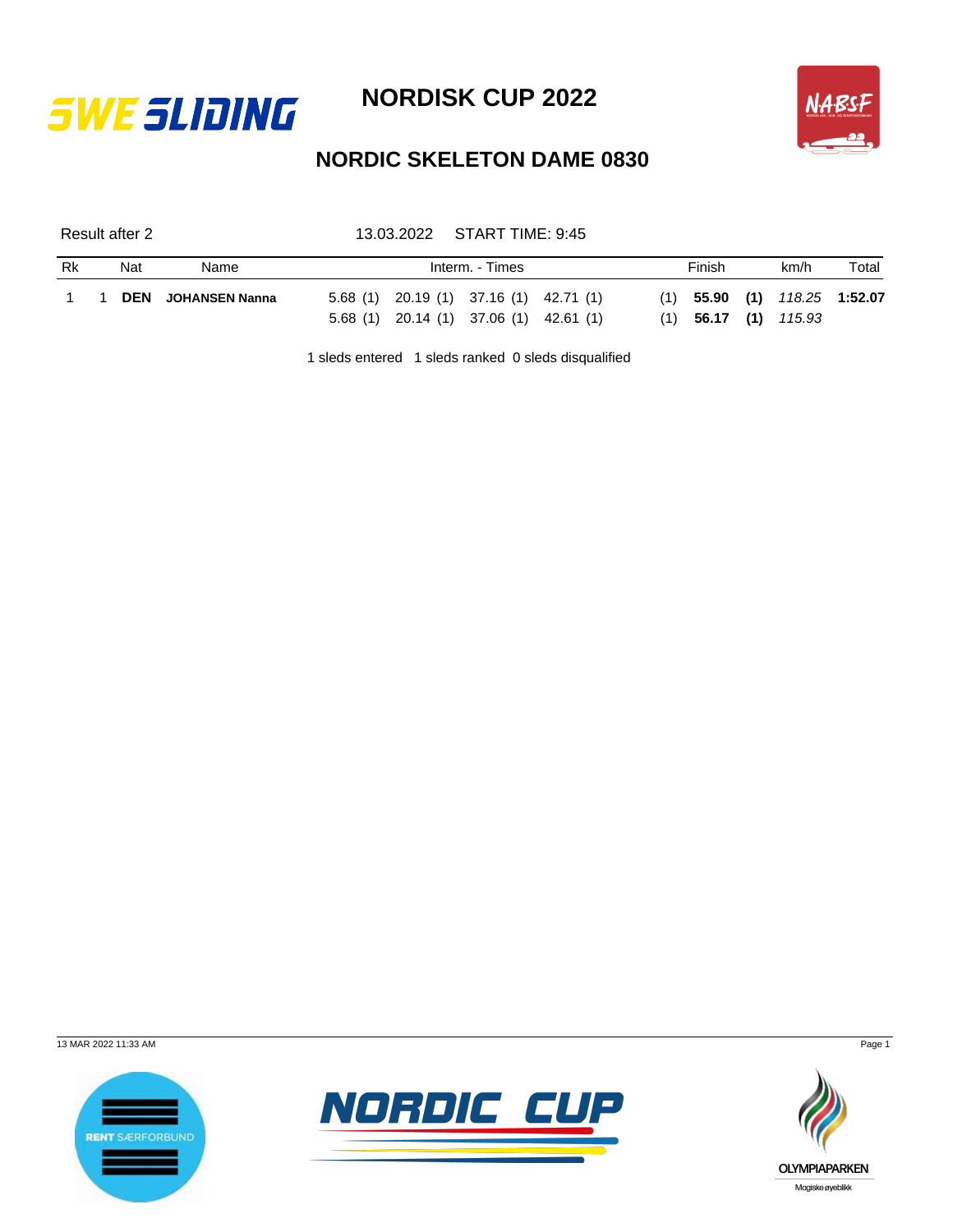



## **NORDIC SKELETON HERRE 0830**

Result after 2 13.03.2022 START TIME: 9:45

| Rk        |   | Nat | Name                       | Interm. - Times |  |                               |  |     | Finish    |  |                        | Total                            |
|-----------|---|-----|----------------------------|-----------------|--|-------------------------------|--|-----|-----------|--|------------------------|----------------------------------|
| $1 \quad$ | 2 |     | <b>DEN</b> PEDERSEN Daniel | 5.07(2)         |  | 19.19 (2) 36.09 (2) 46.40 (2) |  |     |           |  |                        | $(2)$ 55.47 $(2)$ 114.41 1:51.49 |
|           |   |     |                            | 5.08(1)         |  | 19.20 (1) 36.31 (1) 46.77 (1) |  |     |           |  | $(1)$ 56.02 (1) 112.01 |                                  |
|           |   | DK. | <b>JOHANSEN RASMUS</b>     | 5.02(1)         |  | 19.09 (1) 35.46 (1) 45.24 (1) |  | (1) | 53.45 (1) |  | 122.47                 | <b>DSQ</b>                       |
|           |   |     |                            | 5.07(2)         |  | 19.14 (2) 35.58 (2) 45.49 (2) |  | (2) | DSQ       |  | 121.30                 |                                  |

2 sleds entered 1 sleds ranked 1 sled disqualified

13 MAR 2022 11:34 AM Page 1